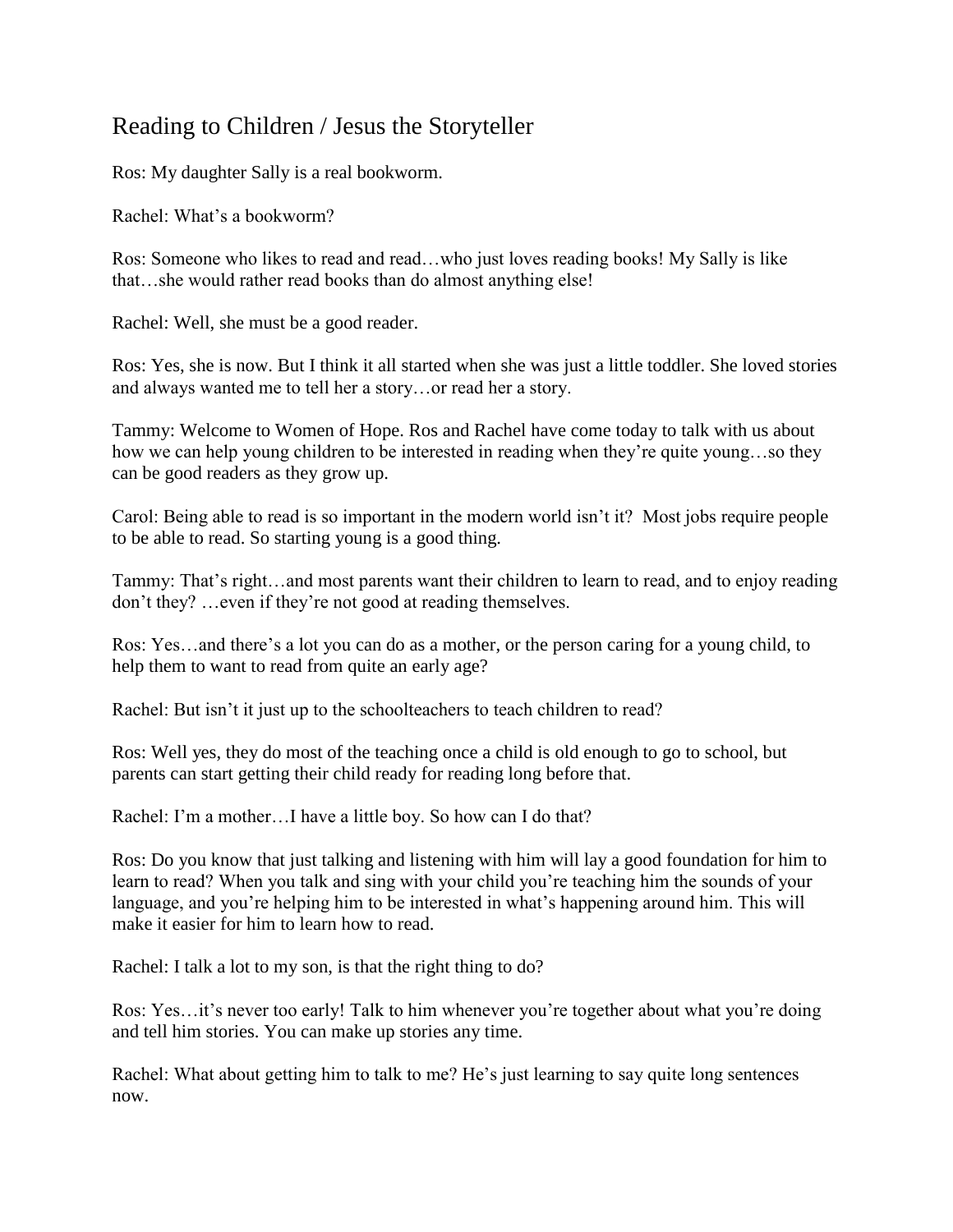Ros: Yes, that's important too. Ask him lots of questions. Encourage him to tell you what he's doing. As he gets better at talking he'll use more and more words. It's all good practice for him.

Carol: It's good to have you with us today on Women of Hope as we talk about helping our young children to learn to read.

Tammy: They were just talking about how important it is to talk with your young child…have interesting conversations with him. All this helps him develop good language, so that when he begins to learn to read, he's ready. He'll know the meaning of many words, and how to use them in the right places.

Carol: Ellen, you mentioned telling your child stories. I used to love telling my children stories when they were little. I think I enjoyed telling the stories as much as they enjoyed listening.

Ros: Yes. Telling stories to young children will help them learn to love stories. Telling stories about yourself…about their grandparents and other relatives is such fun…and they'll want to hear them over and over again.

And there are sure to be some well-known stories from your culture that you can tell them too. Or you can make up simple stories if you like.

Rachel: That sounds easy, as long as my little boy will sit still for long enough.

Ros: Well, start with very short stories. Make it a special time when he sits on your lap or you sit with him once he's tucked into bed at night. He'll associate stories with feeling cozy and content. Make it a fun time for both of you.

Rachel: But can you read books to children when they're really young?

Ros: Oh yes…it's a very good thing to do. In fact, you can start looking at picture books and talking about the pictures to a young baby. You can say the names of the pictures and encourage him to copy you. Then you can begin to read very simple stories from picture books. Have your child on your lap or right next to you. Look at the pictures together as you read.

Rachel: I can do that...but what about a mother, or a carer, who hasn't learned to read themselves? What can they do?

Ros: That's a good question B because I'm sure mothers who haven't had the chance to learn to read really want their children to learn to read well. A mother who can't read can do a lot to help her child learn to read.

Rachel: Really? How?

Ros: Well, we've already talked about telling stories…we can all do that! When a child hears lots of stories, they learn what happens in stories. They learn about beginnings and middles and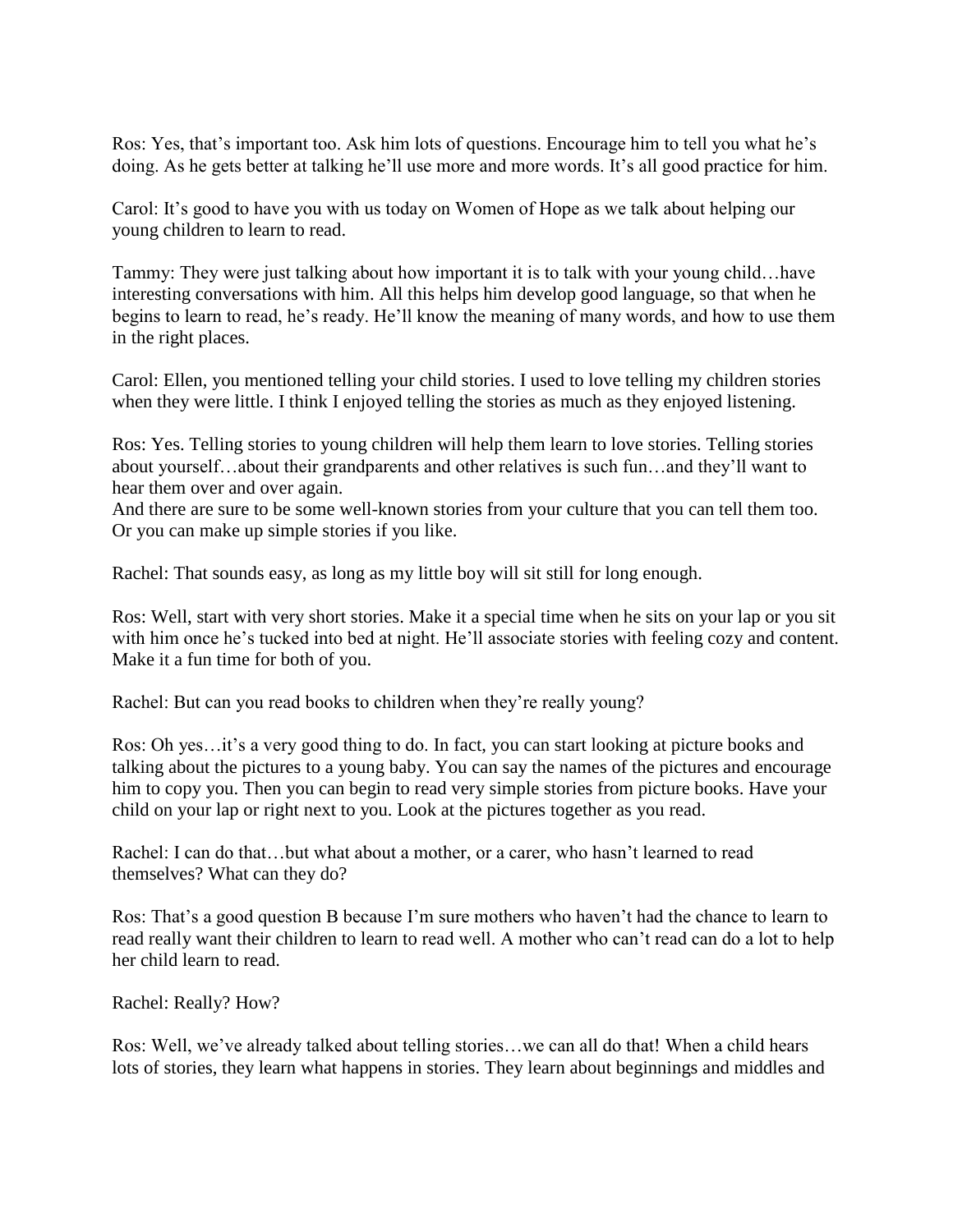endings of stories…and how things can go wrong – and then be fixed! And when they start to learn to read, they already know something about what to expect in a story. And books with pictures… She can look at picture books with her child and they can talk together about the pictures… she could make up a story to suit the pictures. This helps her child to value and enjoy books. And maybe she can find older children, or other adults, who would be happy to read to her child.

Rachel: What if you don't have many books to read with your child?

Ros: Maybe there are other things around the house that have writing on them – things like food packets, labels on things, toys with words on them…you can point to these and say the words. And, when you're out walking or shopping you can point out the names of shops, labels for food, road signs and other things with writing on them and tell your child what they say. And here's a fun thing to do…make a small book of your own with paper or cardboard. You can make up a story about something special you've done together. Ask your child to tell you about it and you can write a simple sentence on each page. The child can then draw a picture for each page. Or you can draw a picture and he can color it in. I'm sure you'll find that he loves to sit with you and read your own book – over and over again. This will help him to remember your special time together and talk about it.

Rachel: What about rhymes and songs? Most mothers know some rhymes and songs. Will these help a child to be ready for reading too?

Ros: Yes, definitely…anything that uses words for fun can be helpful. Saying rhymes or singing songs together and doing the actions to help remember them is a lovely way of helping your child to learn new words. You can play games where you say or sing a bit and then your child can copy you – or say or sing the next part. This is really good language practice for him.

And of course if you have a book of rhymes or songs you can look at the words and pictures as you say, or sing them together.

Tammy: We're talking about ways to help children become interested in reading…and start to read. Ros and Rachel have talked about looking at picture books with a young child, saying simple rhymes and singing songs…

Carol: …and they've also talked about making simple books from paper or cardboard if you don't have many books. Even if you do, it's a great fun thing to do. All these things will help your child to be ready to read and to understand how stories work.

Ros: Sometimes toys can be helpful too. Wooden blocks with letters on them or magnetic letters that stick on a refrigerator can help children become familiar with the letters of the alphabet. You can say the letters as you play with them together and make your child's name and other simple words.

Rachel: My little boy loves to sit down with a book and pretend he's reading. Should I let him do that even if he's saying the wrong words?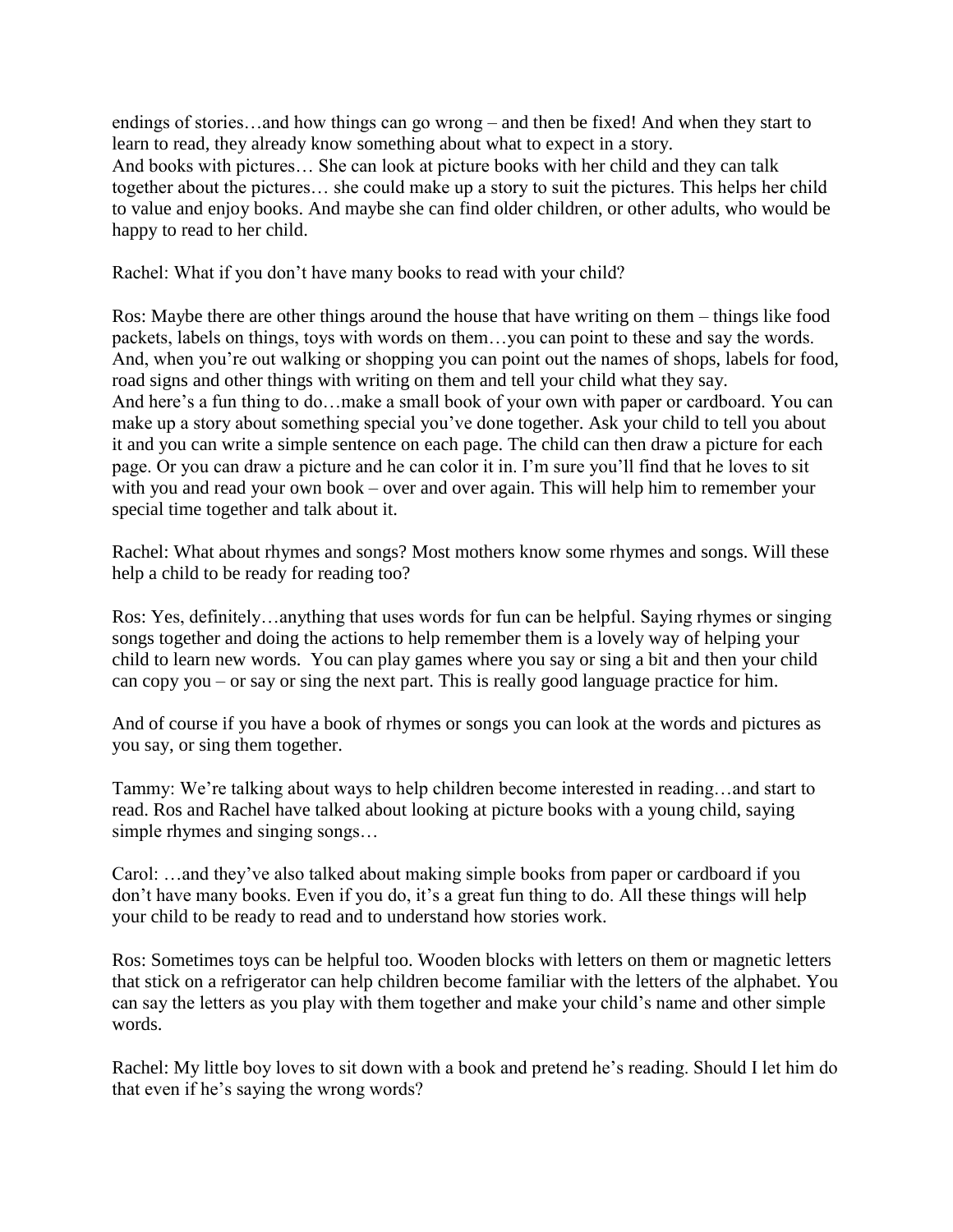Ros: Oh yes… It's great that he likes to do that. It shows that you've taught him to like books…so he wants to be able to read them himself. Encourage him to use books that way. Eventually he'll learn the real words and be able to really read the stories.

Rachel: I'm looking forward to helping him learn to read. What advice do you have for me as I sit with him to help him be ready to learn to read?

Ros: Here are some good pre-reading activities…

Firstly, read to him as often as you can…and encourage others to read to him as well – his daddy, or any older children who might be visiting. Read their favorite books often. Here are a few hints to help you.

- Read slowly so he can imagine what's happening.
- Read books with words that are repeated and encourage him to join in.
- Point to the words as you read them.
- Talk about the books you read together.
- Encourage him to ask questions and to comment on the story as you read.
- If you can, take him to a library and borrow books. Let him choose books that he thinks look interesting.
- And set a good example by reading yourself. Children love to copy their parents don't they!

Rachel: Thanks for all these ideas Ros. I'm quite excited about helping my son to be ready to read. I know it's important and I want to do the things we've talked about. But I know that, before he's old enough to go to school, the activities should be fun…like playing a game together.

Ros: Yes…that's exactly right! Have fun and enjoy the stories!

Fran: All people have their precious stories that help them to pass on their beliefs to the next generation. What do you think are the important stories in your culture?... I heard a saying the other day. It went: 'Tell me a fact and I may learn… Tell me a truth and I may believe… Tell me a story and it will stay in my heart for ever.'

Tammy: Wow I love that Fran…welcome…

Fran: Thanks... Jesus Christ taught people about God, and one of the main ways was by telling stories. And though this was about 2000 years ago, his followers wrote them down, and we still love these stories today. We still tell them to our children. And they have deep meaning for adults too.

What were Jesus' stories about? What are your favorites, Tammy?

Tammy: I remember he told some stories about feasts and parties - maybe that's because I like celebrations!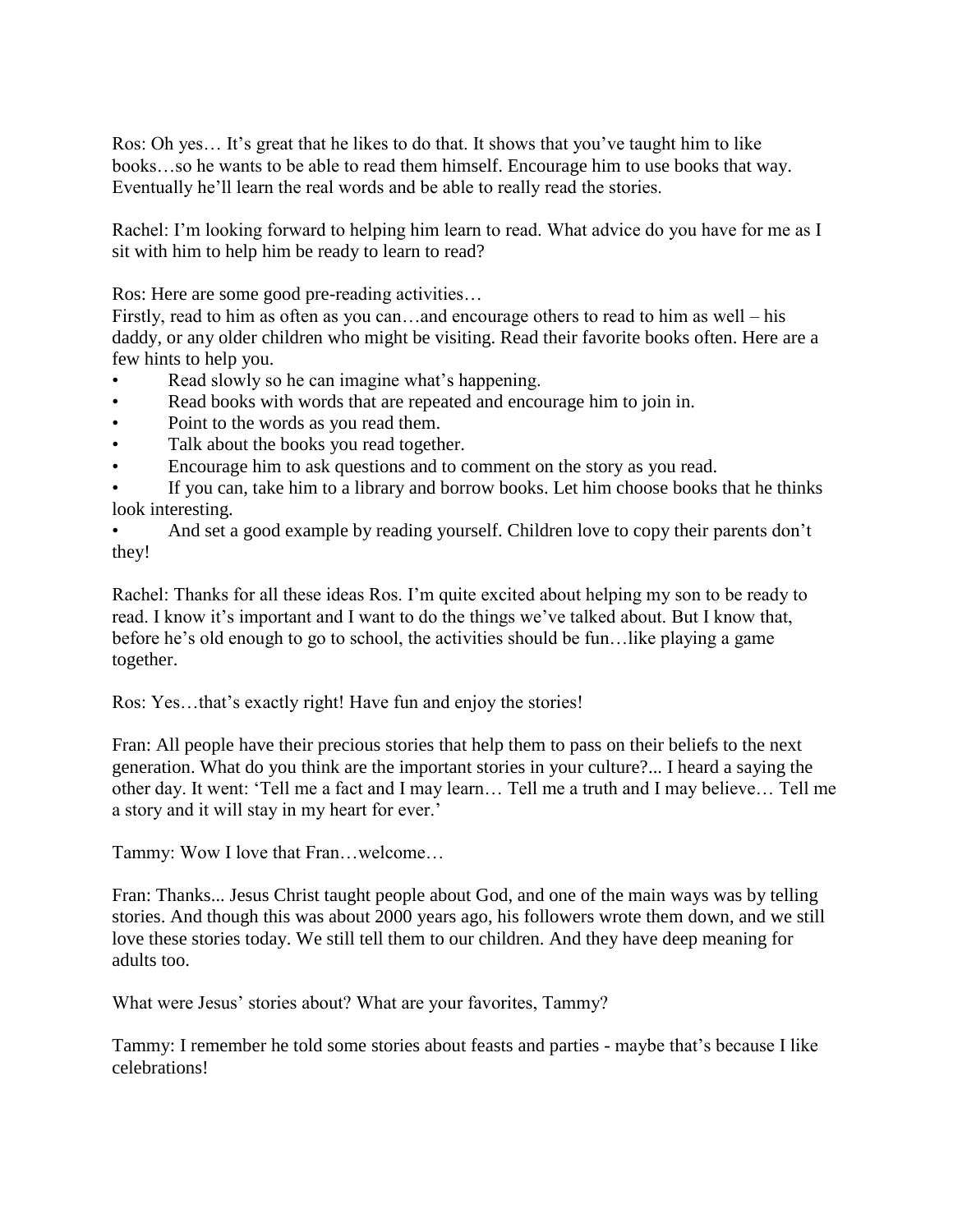Carol: Oh, I remember stories about nature - trees, birds, flowers, crops.

Tammy: And there were stories about good servants and bad judges…

Carol: …and wandering sheep and lost coins…

Fran: Right - his listeners would understand the stories he told because they were part of their daily lives. Today I want to tell you a story that Jesus told; but first I need you to hear from God's word why he told it… (Luke 10: 25-37, based on GNB)

One day a teacher of the Law came up and tried to trap Jesus into saying something wrong. 'Teacher', he asked, 'what must I do to receive eternal life?'

Jesus asked him a question in return. 'What do you think God's Law says?'

The man knew the right answer; it was in their holy book. So he quoted: 'Love the Lord your God with all your heart, with all your soul, with all your strength, and with all your mind' and 'Love your neighbor as you love yourself.'

Jesus replied, "You are quite right. Do this and you will live.'

But the teacher of the Law was looking for a way out of this responsibility…so he asked another question: 'Well…who is my neighbor?'

Carol: Can I interrupt Fran? Because that sounds a good question to me. Most people want to care for their family, or maybe their clan or tribe. We might try to help the people who live close by, if they are in trouble…so didn't he just want Jesus to tell him who his neighbor was?

Fran: You're right...it is a good question - though I don't think he really wanted to know! Remember, he was trying to trap Jesus into saying something wrong. Well, Jesus answered by telling him this story! Here it is, from God's word. Are you ready to listen?

Once there was a man who was walking on a journey down the lonely mountain road from Jerusalem to Jericho. Some robbers attacked him, stripped him, and beat him, leaving him half dead. Now it happened that a priest was going down that road; but when he saw the wounded man, he walked on by on the other side. Next a religious scholar came by; he saw the man but he too crossed the road and walked on.

Let's stop the story for a moment to make sure we understand. Who would you expect to show kindness to this poor man?

Tammy: Well, wouldn't it be the people who knew God's Law - people like this priest and the religious scholar? But they didn't! I imagine the Law teacher must have been feeling very uncomfortable at how the story was going!

Carol: And I think the wounded man in the story would have felt despair - if even these religious people wouldn't help, what hope was there?

Fran: Well, let's hear what Jesus said next…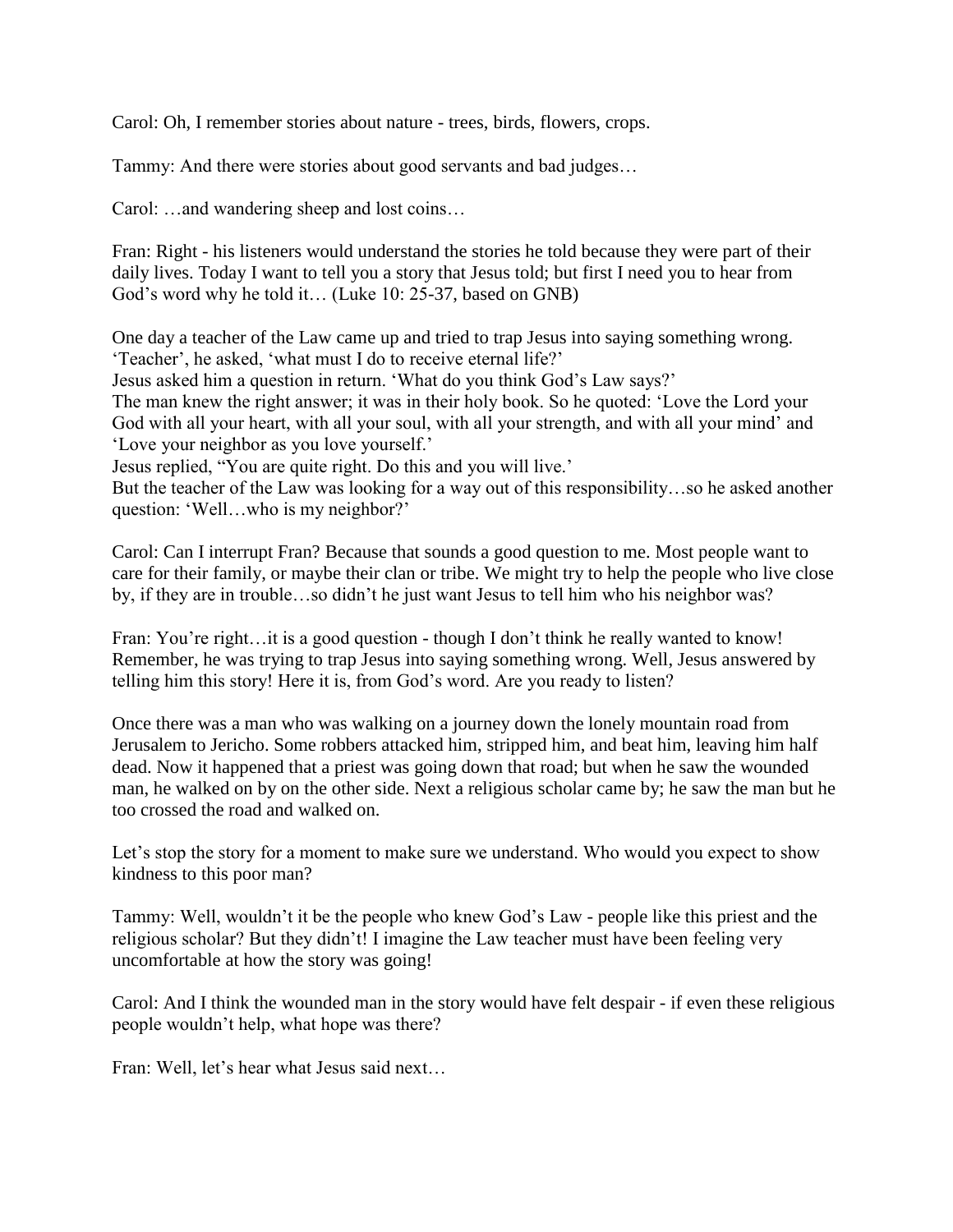There was another man traveling that road on a donkey. He was a Samaritan. (Now I should explain that most of their people despised and hated Samaritans, foreigners from a nearby country. They were their traditional enemies.) But when the Samaritan saw the poor man's injuries, his heart was filled with pity. He went over to him, cleaned and dressed his wounds with oil and wine, and bandaged them. Then he lifted the man onto his donkey, and took him to an inn. He made the man comfortable and cared for him overnight. The next morning he gave two silver coins to the innkeeper, saying 'Take care of him, and when I come back I'll pay you any extra that it costs.'

Then Jesus asked the Law teacher politely, 'In your opinion, which of these three acted like a neighbor towards the man who had been attacked?'

The Law teacher replied: 'The one who was kind to him'. (He could give no other answer could he?)

So Jesus answered, 'Now you go and do the same.'

And that's the end of this story from God's word.

Carol: I never get tired of hearing that story. Wasn't Jesus a clever storyteller? Listening, you would think, 'Oh good, the priest will help!' And then he didn't. And again, you would get your hopes up; and the religious scholar didn't help either. And when you thought there was no hope, the most unexpected person, the Samaritan, helped him so much.

Tammy: It always makes me smile to think of that tricky Law scholar, who thought he was so good. He was forced to admit that to really keep God's law you need to show love to whoever needs it, whoever they are…even your traditional enemy! I wonder if he realized that he didn't he couldn't - keep God's law like this. None of us can, until we ask God to change our hearts.

Fran: Yes. And I'm sure all Jesus' listeners would have got the point. It's not knowing lots about religion that matters. If we really want to please God we have to act like God - showing love to everyone, even those we might think of as enemies. By ourselves, we are helpless to do that aren't we?

Tammy: I wonder how this Law teacher felt now? I wonder how you feel about helping strangers – or people from other groups – or even your traditional enemy?

Carol: Fran, you said something about God showing love to even his enemies. That reminded me of some words from the Bible. I'd like to read them…

'For when we were still helpless, Jesus Christ died for the wicked at the time God chose… God has shown us how much he loves us - it was while we were still sinners that Christ died for us... We were God's enemies, but he made us his friends through the death of his Son' (Romans 5:6, 8, 10; GNB).

Fran: That's such an important message Carol. Jesus took the punishment for all the times we acted like God's enemies, and now God welcomes us with open arms. He loves us so much. If we want to be God's friends, we simply have to put our trust in what Jesus did for us. And then we can begin to live to please God, by showing love to anyone who needs it, whoever they are.